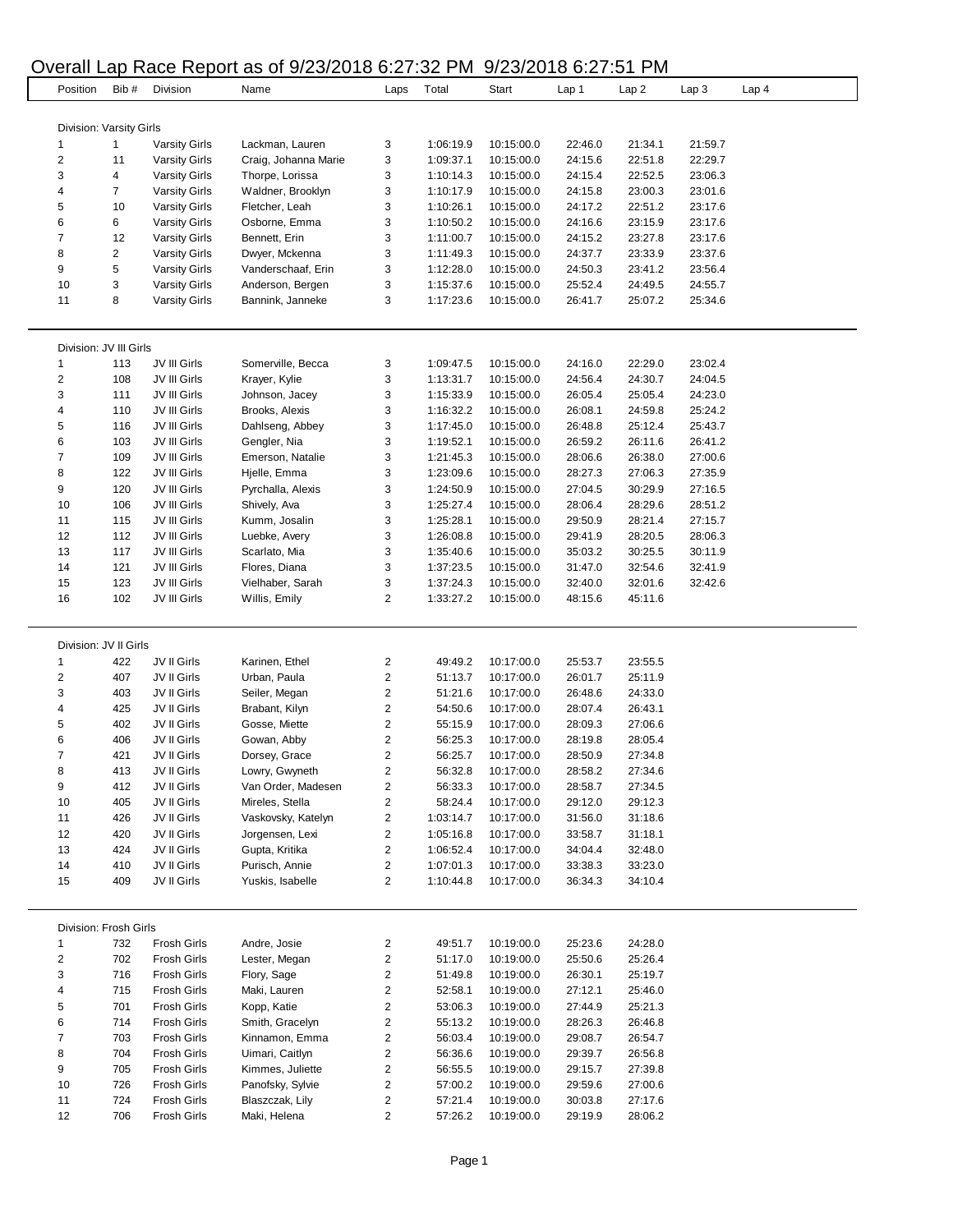## Overall Lap Race Report as of 9/23/2018 6:27:32 PM 9/23/2018 6:27:51 PM

|                          |      |                     | $5.01$ and $1.000$ , $1.000$ , $1.000$ or $0.000$ to $0.001$ . $0.001$ |                         |           | 0, 20, 20 TO 0.2. TO THI |         |         |                  |         |
|--------------------------|------|---------------------|------------------------------------------------------------------------|-------------------------|-----------|--------------------------|---------|---------|------------------|---------|
| Position                 | Bib# | Division            | Name                                                                   | Laps                    | Total     | Start                    | Lap 1   | Lap2    | Lap <sub>3</sub> | Lap 4   |
| 13                       | 711  | <b>Frosh Girls</b>  | Brooks, Samantha                                                       | $\overline{2}$          | 58:37.2   | 10:19:00.0               | 30:14.9 | 28:22.3 |                  |         |
| 14                       | 730  | Frosh Girls         | Vielhaber, Ellie                                                       | 2                       | 1:00:34.0 | 10:19:00.0               | 31:11.1 | 29:22.8 |                  |         |
| 15                       | 723  | <b>Frosh Girls</b>  | Hong, Erin                                                             | $\overline{\mathbf{c}}$ | 1:01:00.6 | 10:19:00.0               | 30:47.0 | 30:13.6 |                  |         |
| 16                       | 721  | <b>Frosh Girls</b>  | McAlvanah, Opal                                                        | $\overline{\mathbf{c}}$ | 1:02:19.3 | 10:19:00.0               | 31:36.4 | 30:42.9 |                  |         |
| 17                       | 717  | <b>Frosh Girls</b>  | Dockry, Genevieve                                                      | 2                       | 1:02:46.5 | 10:19:00.0               | 31:56.0 | 30:50.4 |                  |         |
| 18                       | 722  | <b>Frosh Girls</b>  | Speckeen, Greta                                                        | $\overline{\mathbf{c}}$ | 1:05:16.3 | 10:19:00.0               | 33:11.9 | 32:04.3 |                  |         |
| 19                       | 734  | <b>Frosh Girls</b>  | Taggett, Mia                                                           | $\overline{\mathbf{c}}$ | 1:07:07.9 | 10:19:00.0               | 34:13.5 | 32:54.4 |                  |         |
|                          |      |                     |                                                                        |                         |           |                          |         |         |                  |         |
| 20                       | 718  | <b>Frosh Girls</b>  | Moylan, Maggie                                                         | 2                       | 1:07:31.3 | 10:19:00.0               | 33:54.5 | 33:36.7 |                  |         |
| 21                       | 719  | <b>Frosh Girls</b>  | Wood, Anna                                                             | $\overline{\mathbf{c}}$ | 1:09:34.7 | 10:19:00.0               | 35:38.9 | 33:55.8 |                  |         |
| 22                       | 712  | <b>Frosh Girls</b>  | Shepherd, Jasmine                                                      | $\overline{\mathbf{c}}$ | 1:11:49.7 | 10:19:00.0               | 36:07.8 | 35:41.9 |                  |         |
| 23                       | 707  | <b>Frosh Girls</b>  | Drewek, Bella                                                          | 1                       | 58:41.8   | 10:19:00.0               | 58:41.8 |         |                  |         |
|                          |      |                     |                                                                        |                         |           |                          |         |         |                  |         |
| Division: Varsity Boys   |      |                     |                                                                        |                         |           |                          |         |         |                  |         |
| $\mathbf{1}$             | 72   | <b>Varsity Boys</b> | Mock, Daxton                                                           | 4                       | 1:17:08.0 | 13:45:00.0               | 20:12.1 | 18:28.9 | 19:10.8          | 19:16.0 |
| $\overline{\mathbf{c}}$  | 58   | <b>Varsity Boys</b> | Johnson, Elijah                                                        | 4                       | 1:19:13.2 | 13:45:00.0               | 20:12.7 | 18:58.0 | 19:55.5          | 20:06.8 |
| 3                        | 62   | <b>Varsity Boys</b> | Nelson, Pavel                                                          | 4                       | 1:19:23.0 | 13:45:00.0               | 20:28.0 | 19:25.0 | 19:51.7          | 19:38.0 |
| 4                        | 55   | <b>Varsity Boys</b> | Lemorande, Aidan                                                       | 4                       | 1:19:23.1 | 13:45:00.0               | 20:28.4 | 19:24.3 | 19:51.8          | 19:38.5 |
| 5                        | 69   | <b>Varsity Boys</b> | Keyes, Eli                                                             | 4                       | 1:20:20.0 | 13:45:00.0               | 20:42.1 | 19:42.9 | 19:47.6          | 20:07.2 |
| 6                        | 63   | <b>Varsity Boys</b> | Leary, Phoenix                                                         | 4                       | 1:21:20.2 | 13:45:00.0               | 21:04.6 | 20:04.8 | 20:13.9          | 19:56.7 |
| $\overline{\mathcal{I}}$ | 60   | <b>Varsity Boys</b> | Flinton, Trevor                                                        | 4                       | 1:21:20.7 | 13:45:00.0               | 20:50.0 | 20:08.9 | 20:24.7          | 19:56.9 |
| 8                        | 67   | <b>Varsity Boys</b> | Bailey, Max                                                            | 4                       | 1:21:21.1 | 13:45:00.0               | 21:06.4 | 19:52.2 | 20:25.6          | 19:56.8 |
| 9                        | 61   | <b>Varsity Boys</b> | Vandeursen, Chase                                                      | 4                       | 1:21:22.0 | 13:45:00.0               | 20:56.6 | 19:59.1 | 20:27.9          | 19:58.2 |
| 10                       | 64   |                     | Maki, Adam                                                             |                         | 1:23:24.4 | 13:45:00.0               | 21:21.4 | 20:25.3 | 20:41.8          | 20:55.7 |
|                          |      | <b>Varsity Boys</b> |                                                                        | 4                       |           |                          |         |         |                  |         |
| 11                       | 51   | <b>Varsity Boys</b> | Gregory, Evan                                                          | 4                       | 1:24:12.9 | 13:45:00.0               | 22:02.8 | 20:51.5 | 20:28.5          | 20:50.0 |
| 12                       | 71   | <b>Varsity Boys</b> | Niemi, Nick                                                            | 4                       | 1:24:13.4 | 13:45:00.0               | 22:01.5 | 20:51.8 | 20:29.0          | 20:50.9 |
| 13                       | 57   | <b>Varsity Boys</b> | Schmitt, Hunter                                                        | 4                       | 1:24:19.7 | 13:45:00.0               | 22:03.3 | 20:50.7 | 20:28.7          | 20:56.9 |
| 14                       | 59   | <b>Varsity Boys</b> | Giles-Pufahl, Nolan                                                    | 4                       | 1:25:01.7 | 13:45:00.0               | 22:03.3 | 20:51.3 | 21:01.7          | 21:05.3 |
| 15                       | 65   | <b>Varsity Boys</b> | Rodriguez Gould, Clayton                                               | 4                       | 1:25:09.9 | 13:45:00.0               | 22:01.5 | 20:51.6 | 21:03.3          | 21:13.3 |
| 16                       | 50   | <b>Varsity Boys</b> | Dobrient, Byrne                                                        | 4                       | 1:25:36.6 | 13:45:00.0               | 20:56.5 | 19:47.7 | 21:15.1          | 23:37.2 |
| 17                       | 54   | <b>Varsity Boys</b> | Berry, Malachi                                                         | 4                       | 1:28:35.2 | 13:45:00.0               | 22:04.1 | 21:14.6 | 21:51.3          | 23:25.1 |
| 18                       | 68   | <b>Varsity Boys</b> | Slaymaker, Arlen                                                       | 4                       | 1:28:39.5 | 13:45:00.0               | 22:36.5 | 21:32.4 | 22:11.2          | 22:19.2 |
| 19                       | 66   | <b>Varsity Boys</b> | Flory, Bridger                                                         | 4                       | 1:28:56.6 | 13:45:00.0               | 22:01.5 | 21:07.7 | 21:35.4          | 24:11.8 |
| 20                       | 53   | <b>Varsity Boys</b> | Poss, Roman                                                            | 4                       | 1:29:15.8 | 13:45:00.0               | 22:02.5 | 21:35.9 | 22:33.7          | 23:03.5 |
| 21                       | 56   | <b>Varsity Boys</b> | Petersen, Seth                                                         | 4                       | 1:30:30.7 | 13:45:00.0               | 23:01.0 | 21:56.9 | 22:56.9          | 22:35.7 |
|                          |      |                     |                                                                        |                         |           |                          |         |         |                  |         |
| Division: D1 JV III Boys |      |                     |                                                                        |                         |           |                          |         |         |                  |         |
| 1                        | 228  | D1 JV III Boys      | Caron, Joshua                                                          | 3                       | 1:02:15.7 | 13:47:00.0               | 21:26.3 | 20:11.7 | 20:37.7          |         |
| 2                        | 236  | D1 JV III Boys      | Hagen, Cole                                                            | 3                       | 1:02:17.9 | 13:47:00.0               | 21:25.9 | 20:11.6 | 20:40.3          |         |
| 3                        | 219  | D1 JV III Boys      | Keyes, Isak                                                            | 3                       | 1:05:19.2 | 13:47:00.0               | 22:20.7 |         | 21:31.5          |         |
|                          |      |                     |                                                                        |                         |           |                          |         | 21:26.9 |                  |         |
| $\overline{4}$           | 233  | D1 JV III Boys      | Tweedie, lan                                                           | 3                       | 1:05:42.5 | 13:47:00.0               | 22:55.6 | 21:28.5 | 21:18.4          |         |
| 5                        | 218  | D1 JV III Boys      | De Vogel, Charlie                                                      | 3                       | 1:06:01.9 | 13:47:00.0               | 22:20.7 | 21:56.8 | 21:44.2          |         |
| 6                        | 214  | D1 JV III Boys      | Hall, Hoyt                                                             | 3                       | 1:06:25.0 | 13:47:00.0               | 22:55.8 | 21:42.6 | 21:46.5          |         |
| 7                        | 207  | D1 JV III Boys      | Herring, Karl                                                          | 3                       | 1:07:54.4 | 13:47:00.0               | 23:16.8 | 22:21.0 | 22:16.4          |         |
| 8                        | 227  | D1 JV III Boys      | Roltgen, Owen                                                          | 3                       | 1:08:01.9 | 13:47:00.0               | 23:35.7 | 22:02.2 | 22:24.0          |         |
| 9                        | 234  | D1 JV III Boys      | Bannink, Zane                                                          | 3                       | 1:08:41.8 | 13:47:00.0               | 23:10.1 | 22:11.1 | 23:20.4          |         |
| 10                       | 235  | D1 JV III Boys      | Shanks, Cole                                                           | 3                       | 1:10:07.4 | 13:47:00.0               | 24:00.8 | 22:39.0 | 23:27.5          |         |
| 11                       | 220  | D1 JV III Boys      | Hietpas, Jack                                                          | 3                       | 1:10:09.3 | 13:47:00.0               | 24:00.8 | 22:50.1 | 23:18.3          |         |
| 12                       | 225  | D1 JV III Boys      | Wisner, Frederick                                                      | 3                       | 1:10:28.0 | 13:47:00.0               | 24:07.3 | 23:02.5 | 23:18.1          |         |
| 13                       | 204  | D1 JV III Boys      | Perry, Josh                                                            | 3                       | 1:10:59.9 | 13:47:00.0               | 24:02.1 | 23:17.5 | 23:40.1          |         |
| 14                       | 203  | D1 JV III Boys      | Boge, Caden                                                            | 3                       | 1:10:59.9 | 13:47:00.0               | 24:02.1 | 23:18.1 | 23:39.5          |         |
| 15                       | 211  | D1 JV III Boys      | Tobin, Jack                                                            | 3                       | 1:11:51.1 | 13:47:00.0               | 23:20.3 | 24:58.8 | 23:31.9          |         |
| 16                       | 212  | D1 JV III Boys      | Lawyer, Ben                                                            | 3                       | 1:13:57.0 | 13:47:00.0               | 25:34.2 | 24:27.5 | 23:55.3          |         |
| 17                       | 226  | D1 JV III Boys      | Koprowski, Nick                                                        | 3                       | 1:13:57.7 |                          | 25:19.2 | 23:47.3 | 24:51.0          |         |
|                          |      |                     |                                                                        |                         |           | 13:47:00.0               |         |         |                  |         |
| 18                       | 208  | D1 JV III Boys      | Brozyna, Jake                                                          | 3                       | 1:13:58.8 | 13:47:00.0               | 24:57.9 | 24:55.8 | 24:04.9          |         |
| 19                       | 223  | D1 JV III Boys      | Frank-Loron, Bergen                                                    | 3                       | 1:14:27.5 | 13:47:00.0               | 25:52.7 | 24:13.5 | 24:21.1          |         |
| 20                       | 202  | D1 JV III Boys      | Lewellin, Ethan                                                        | 3                       | 1:16:10.0 | 13:47:00.0               | 26:01.0 | 24:51.7 | 25:17.2          |         |
| 21                       | 230  | D1 JV III Boys      | Pi, Marcos                                                             | 3                       | 1:16:29.8 | 13:47:00.0               | 25:45.3 | 25:18.4 | 25:26.0          |         |
| 22                       | 205  | D1 JV III Boys      | Boge, Tanner                                                           | 3                       | 1:16:40.5 | 13:47:00.0               | 24:59.3 | 25:57.9 | 25:43.2          |         |
| 23                       | 242  | D1 JV III Boys      | Novak, Sam                                                             | 3                       | 1:16:40.6 | 13:47:00.0               | 24:59.2 | 25:58.0 | 25:43.3          |         |
| 24                       | 209  | D1 JV III Boys      | Dorr, Max                                                              | 3                       | 1:17:30.2 | 13:47:00.0               | 26:17.0 | 24:48.4 | 26:24.7          |         |
| 25                       | 213  | D1 JV III Boys      | Baur, Ben                                                              | 3                       | 1:18:20.6 | 13:47:00.0               | 26:53.3 | 25:38.2 | 25:49.0          |         |
| 26                       | 216  | D1 JV III Boys      | Harris, Jack                                                           | 3                       | 1:18:27.4 | 13:47:00.0               | 25:41.1 | 25:15.2 | 27:31.0          |         |
| 27                       | 232  | D1 JV III Boys      | Solari, Jaden                                                          | 3                       | 1:21:57.6 | 13:47:00.0               | 26:45.8 | 26:33.4 | 28:38.3          |         |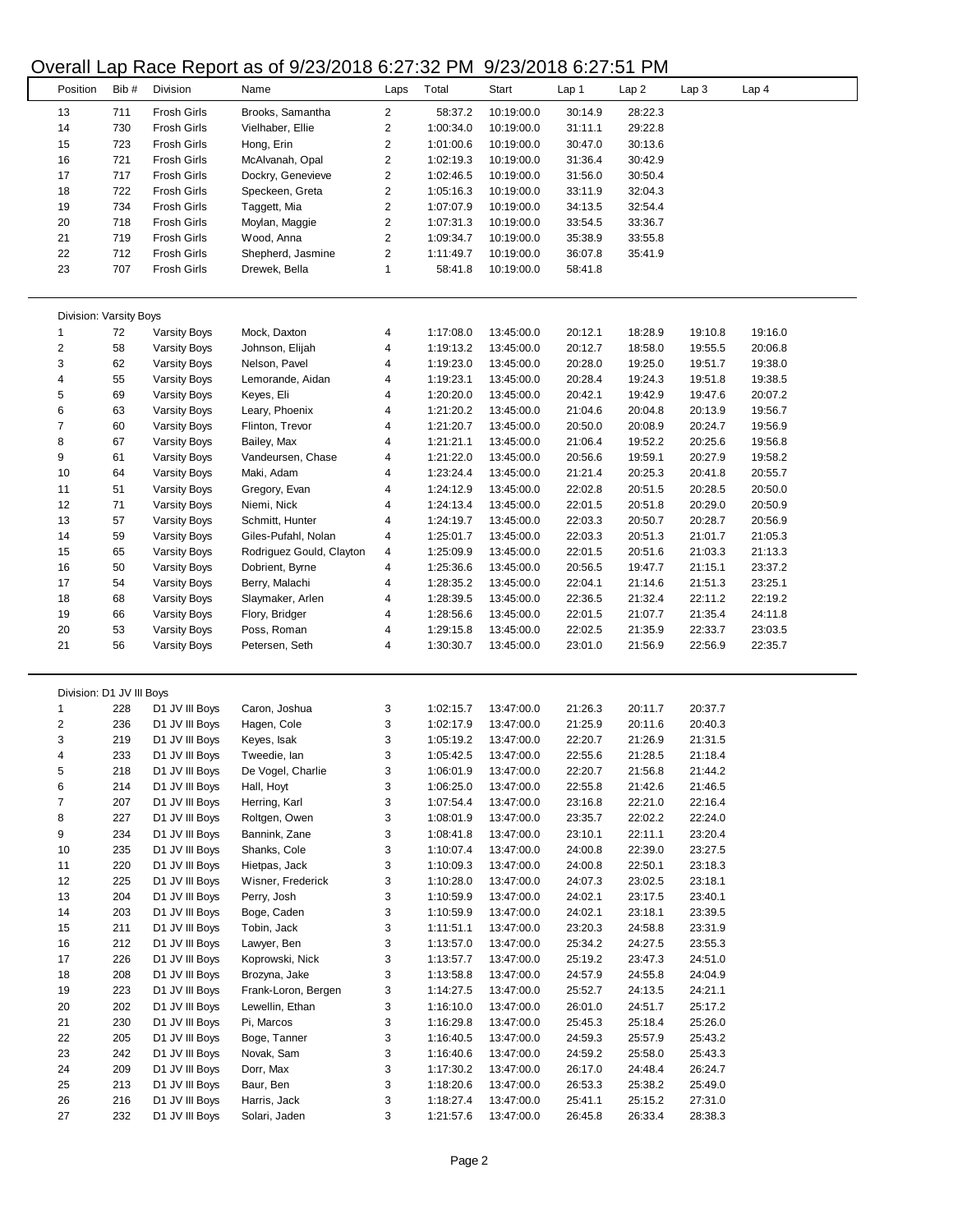### Overall Lap Race Report as of 9/23/2018 6:27:32 PM 9/23/2018 6:27:51 PM

|                          |      |                            | $5.00$ and $1.000$ , $1.000$ , $1.000$ or $0.000$ and $0.000$ . The set of $0.000$ |                |           |            |         |         |                  |       |
|--------------------------|------|----------------------------|------------------------------------------------------------------------------------|----------------|-----------|------------|---------|---------|------------------|-------|
| Position                 | Bib# | Division                   | Name                                                                               | Laps           | Total     | Start      | Lap 1   | Lap2    | Lap <sub>3</sub> | Lap 4 |
|                          |      |                            |                                                                                    |                |           |            |         |         |                  |       |
| 28                       | 210  | D1 JV III Boys             | Statz, Jake                                                                        | 3              | 1:24:01.9 | 13:47:00.0 | 29:25.1 | 27:29.6 | 27:07.2          |       |
| 29                       | 239  | D1 JV III Boys             | Iggulden, Trevor                                                                   | 3              | 1:26:01.3 | 13:47:00.0 | 28:28.8 | 27:57.3 | 29:35.1          |       |
| 30                       | 217  | D1 JV III Boys             | Smith, Shane                                                                       | 3              | 1:28:31.3 | 13:47:00.0 | 29:36.3 | 28:41.2 | 30:13.7          |       |
| 31                       | 215  | D1 JV III Boys             | Schwartz, Jared                                                                    | $\overline{c}$ | 1:03:29.6 | 13:47:00.0 | 34:13.3 | 29:16.3 |                  |       |
|                          |      |                            |                                                                                    |                |           |            |         |         |                  |       |
|                          |      |                            |                                                                                    |                |           |            |         |         |                  |       |
| Division: D2 JV III Boys |      |                            |                                                                                    |                |           |            |         |         |                  |       |
|                          |      |                            |                                                                                    |                |           |            |         |         |                  |       |
| 1                        | 341  | D2 JV III Boys             | Paupore, Sam                                                                       | 3              | 1:04:03.0 | 13:49:00.0 | 22:17.7 | 20:43.6 | 21:01.5          |       |
| $\overline{\mathbf{c}}$  | 315  | D2 JV III Boys             | Gargulak, Bennett                                                                  | 3              | 1:04:25.9 | 13:49:00.0 | 22:36.2 | 20:45.6 | 21:04.0          |       |
| 3                        | 303  | D2 JV III Boys             | Berry, Isaiah                                                                      | 3              | 1:04:30.1 | 13:50:00.0 | 22:46.3 | 21:06.2 | 20:37.6          |       |
| 4                        | 336  | D2 JV III Boys             | Somerville, Sam                                                                    | 3              | 1:04:35.2 | 13:49:00.0 | 22:40.2 | 21:02.3 | 20:52.6          |       |
| 5                        | 310  | D <sub>2</sub> JV III Boys | Pearson, Drexler                                                                   | 3              | 1:05:30.2 | 13:49:00.0 | 22:49.2 | 21:55.5 | 20:45.3          |       |
| 6                        | 339  | D2 JV III Boys             | Urban, Kevin                                                                       | 3              | 1:06:48.4 | 13:49:00.0 | 22:50.9 | 21:37.0 | 22:20.4          |       |
| 7                        | 328  | D <sub>2</sub> JV III Boys | Hindman, Louis                                                                     | 3              | 1:07:24.7 | 13:49:00.0 | 23:29.8 | 21:52.1 | 22:02.7          |       |
| 8                        | 319  | D <sub>2</sub> JV III Boys | Thorpe, Porter                                                                     | 3              | 1:07:39.9 | 13:49:00.0 | 23:47.7 | 21:52.5 | 21:59.6          |       |
|                          |      |                            |                                                                                    |                |           |            |         |         |                  |       |
| 9                        | 311  | D2 JV III Boys             | Keating, Zack                                                                      | 3              | 1:08:09.6 | 13:49:00.0 | 23:54.4 | 21:46.8 | 22:28.4          |       |
| 10                       | 333  | D2 JV III Boys             | Hutchens, Emory                                                                    | 3              | 1:08:44.3 | 13:49:00.0 | 23:51.8 | 22:26.6 | 22:25.7          |       |
| 11                       | 309  | D2 JV III Boys             | Moore, Kaleb                                                                       | 3              | 1:08:59.5 | 13:49:00.0 | 24:07.5 | 22:12.5 | 22:39.5          |       |
| 12                       | 340  | D2 JV III Boys             | Holm, Caden                                                                        | 3              | 1:09:00.9 | 13:49:00.0 | 23:58.7 | 22:39.1 | 22:23.0          |       |
| 13                       | 313  | D <sub>2</sub> JV III Boys | Hale, Edward                                                                       | 3              | 1:09:48.5 | 13:50:00.0 | 23:05.1 | 22:18.2 | 24:25.2          |       |
| 14                       | 317  | D <sub>2</sub> JV III Boys | Johnson, Tanner                                                                    | 3              | 1:10:07.1 | 13:49:00.0 | 24:09.4 | 22:36.5 | 23:21.2          |       |
| 15                       | 330  | D <sub>2</sub> JV III Boys | Panofsky, Martin                                                                   | 3              | 1:10:30.8 | 13:49:00.0 | 24:16.1 | 22:49.8 | 23:24.8          |       |
|                          |      |                            |                                                                                    |                |           |            |         |         |                  |       |
| 16                       | 343  | D <sub>2</sub> JV III Boys | Moriarty, Mitchell                                                                 | 3              | 1:10:55.7 | 13:50:00.0 | 24:30.8 | 22:59.0 | 23:25.8          |       |
| 17                       | 355  | D2 JV III Boys             | Banish, Joe                                                                        | 3              | 1:11:04.8 | 13:50:00.0 | 24:03.2 | 23:13.1 | 23:48.4          |       |
| 18                       | 327  | D2 JV III Boys             | Rainer, Rider                                                                      | 3              | 1:11:12.4 | 13:50:00.0 | 24:24.5 | 23:24.4 | 23:23.4          |       |
| 19                       | 337  | D2 JV III Boys             | Breeden, Nino                                                                      | 3              | 1:11:19.1 | 13:49:00.0 | 24:15.9 | 23:05.1 | 23:58.1          |       |
| 20                       | 325  | D2 JV III Boys             | Degenhardt, Kaden                                                                  | 3              | 1:11:44.6 | 13:49:00.0 | 24:09.8 | 24:03.7 | 23:31.1          |       |
| 21                       | 308  | D <sub>2</sub> JV III Boys | Komoroske, Ben                                                                     | 3              | 1:11:55.2 | 13:50:00.0 | 24:30.8 | 23:32.1 | 23:52.1          |       |
| 22                       | 329  | D <sub>2</sub> JV III Boys | Clement, Wyatt                                                                     | 3              | 1:12:28.7 | 13:49:00.0 | 24:58.5 | 23:50.3 | 23:39.9          |       |
| 23                       |      |                            |                                                                                    |                |           |            |         |         |                  |       |
|                          | 320  | D <sub>2</sub> JV III Boys | Janssen, Ethan                                                                     | 3              | 1:12:43.9 | 13:50:00.0 | 27:42.0 | 22:42.2 | 22:19.5          |       |
| 24                       | 301  | D2 JV III Boys             | Cramer, Ethan                                                                      | 3              | 1:12:46.0 | 13:50:00.0 | 24:32.9 | 23:58.5 | 24:14.5          |       |
| 25                       | 326  | D2 JV III Boys             | Molitor, Kody                                                                      | 3              | 1:12:56.7 | 13:49:00.0 | 24:11.5 | 23:22.0 | 25:23.1          |       |
| 26                       | 316  | D <sub>2</sub> JV III Boys | Kinnamon, Alex                                                                     | 3              | 1:13:00.5 | 13:49:00.0 | 24:58.9 | 24:00.4 | 24:01.2          |       |
| 27                       | 360  | D <sub>2</sub> JV III Boys | Zondlak, Jacob                                                                     | 3              | 1:13:28.9 | 13:50:00.0 | 24:35.2 | 23:56.7 | 24:57.0          |       |
| 28                       | 342  | D2 JV III Boys             | Kasianowicz, Carter                                                                | 3              | 1:14:00.2 | 13:49:00.0 | 25:25.4 | 24:12.7 | 24:22.0          |       |
| 29                       | 314  | D <sub>2</sub> JV III Boys | Zigler, Nolan                                                                      | 3              | 1:14:17.1 | 13:50:00.0 | 25:44.5 | 23:48.3 | 24:44.3          |       |
| 30                       | 335  | D2 JV III Boys             | Andersen, Matt                                                                     | 3              | 1:14:57.5 | 13:49:00.0 | 25:34.5 | 25:01.0 | 24:21.9          |       |
|                          |      |                            |                                                                                    |                |           |            |         |         |                  |       |
| 31                       | 348  | D2 JV III Boys             | Nimmer, Cayden                                                                     | 3              | 1:15:07.3 | 13:49:00.0 | 26:23.8 | 24:08.2 | 24:35.2          |       |
| 32                       | 331  | D <sub>2</sub> JV III Boys | Waldner, Dylan                                                                     | 3              | 1:16:10.8 | 13:50:00.0 | 25:49.7 | 25:12.5 | 25:08.5          |       |
| 33                       | 338  | D <sub>2</sub> JV III Boys | Kaupplia, Mason                                                                    | 3              | 1:17:37.0 | 13:50:00.0 | 25:23.8 | 24:43.3 | 27:29.8          |       |
| 34                       | 347  | D2 JV III Boys             | Van Straten, Theo                                                                  | 3              | 1:19:12.0 | 13:50:00.0 | 25:58.6 | 26:34.3 | 26:39.0          |       |
| 35                       | 346  | D <sub>2</sub> JV III Boys | Gorecki, Cooper                                                                    | 3              | 1:19:54.5 | 13:50:00.0 | 27:34.5 | 26:30.2 | 25:49.7          |       |
| 36                       | 344  | D2 JV III Boys             | Nisbet, William                                                                    | 3              | 1:20:42.2 | 13:50:00.0 | 27:25.1 | 26:35.3 | 26:41.7          |       |
| 37                       | 304  | D2 JV III Boys             | Moore, Christian                                                                   | 3              | 1:21:01.5 | 13:50:00.0 | 24:41.6 | 26:23.4 | 29:56.3          |       |
| 38                       | 300  | D2 JV III Boys             | Leland, Andrew                                                                     | 3              | 1:22:18.0 |            |         | 26:40.3 | 26:27.9          |       |
|                          |      |                            |                                                                                    |                |           | 13:50:00.0 | 29:09.7 |         |                  |       |
| 39                       | 352  | D <sub>2</sub> JV III Boys | Ladd, Remington                                                                    | 3              | 1:23:24.7 | 13:49:00.0 | 27:57.3 | 27:14.0 | 28:13.3          |       |
| 40                       | 323  | D2 JV III Boys             | Hobson, Jack                                                                       | 3              | 1:24:33.3 | 13:50:00.0 | 29:23.7 | 27:54.8 | 27:14.7          |       |
| 41                       | 351  | D2 JV III Boys             | Nathaniel, Joshua                                                                  | 3              | 1:27:15.6 | 13:50:00.0 | 29:57.9 | 28:18.1 | 28:59.5          |       |
| 42                       | 356  | D2 JV III Boys             | Watson, Reid                                                                       | 3              | 1:28:20.8 | 13:50:00.0 | 29:23.0 | 29:06.9 | 29:50.8          |       |
| 43                       | 350  | D2 JV III Boys             | Dalton, Lance                                                                      | 3              | 1:28:21.8 | 13:50:00.0 | 29:56.2 | 30:38.2 | 27:47.2          |       |
| 44                       | 334  | D2 JV III Boys             | Gowan, Reid                                                                        | 3              | 1:28:22.6 | 13:50:00.0 | 29:16.9 | 27:45.5 | 31:20.1          |       |
| 45                       | 305  | D2 JV III Boys             | Averkamp, Jake                                                                     | 3              | 1:32:27.8 | 13:49:00.0 | 29:13.0 | 30:20.2 | 32:54.6          |       |
|                          |      |                            |                                                                                    |                |           |            |         |         |                  |       |
| 46                       | 361  | D <sub>2</sub> JV III Boys | Wells, Larson                                                                      | 3              | 1:32:39.9 | 13:50:00.0 | 29:55.5 | 30:55.6 | 31:48.7          |       |
| 47                       | 306  | D <sub>2</sub> JV III Boys | Carew, Ryan                                                                        | 3              | 1:32:41.8 | 13:50:00.0 | 29:35.0 | 31:27.1 | 31:39.6          |       |
| 48                       | 345  | D2 JV III Boys             | Angulo, Alan                                                                       | 3              | 1:39:04.8 | 13:49:00.0 | 32:07.8 | 32:34.4 | 34:22.5          |       |
| 49                       | 302  | D2 JV III Boys             | Redding, Connor                                                                    | 3              | 1:39:29.3 | 13:49:00.0 | 32:20.2 | 33:21.2 | 33:47.8          |       |
|                          |      |                            |                                                                                    |                |           |            |         |         |                  |       |
| Division: D1 JV II Boys  |      |                            |                                                                                    |                |           |            |         |         |                  |       |
| $\mathbf{1}$             | 512  | D1 JV II Boys              | Johannes, Paul                                                                     | 2              | 42:41.5   | 12:05:00.0 | 21:55.8 | 20:45.7 |                  |       |
|                          |      |                            |                                                                                    |                |           |            |         |         |                  |       |
| 2                        | 510  | D1 JV II Boys              | Benson, Ean                                                                        | 2              | 44:45.4   | 12:05:00.0 | 22:35.2 | 22:10.2 |                  |       |
| 3                        | 534  | D1 JV II Boys              | Ruzicka, Mark                                                                      | 2              | 46:26.9   | 12:05:00.0 | 23:39.8 | 22:47.1 |                  |       |
| 4                        | 535  | D1 JV II Boys              | Larson, Cade                                                                       | 2              | 47:29.5   | 12:05:00.0 | 24:16.9 | 23:12.6 |                  |       |
| 5                        | 539  | D1 JV II Boys              | Wiese, Hugh                                                                        | 2              | 47:34.6   | 12:05:00.0 | 24:46.4 | 22:48.2 |                  |       |
| 6                        | 506  | D1 JV II Boys              | Litton, David                                                                      | $\overline{c}$ | 48:03.0   | 12:05:00.0 | 24:18.9 | 23:44.1 |                  |       |
|                          |      |                            |                                                                                    |                |           |            |         |         |                  |       |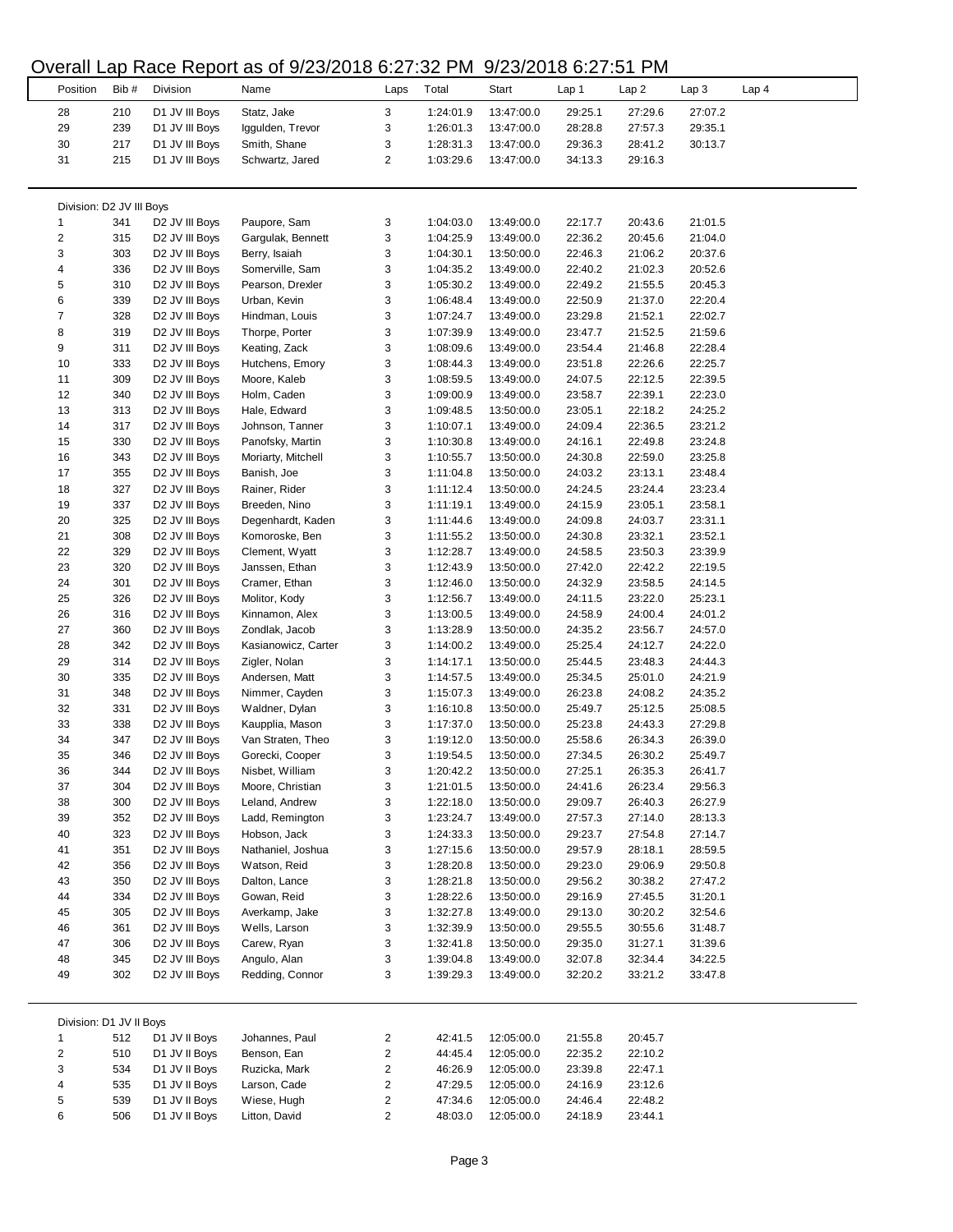#### Overall Lap Race Report as of 9/23/2018 6:27:32 PM 9/23/2018 6:27:52 PM

|                         |       | $\cdots$<br>              | $\frac{1}{2}$ $\frac{1}{2}$ $\frac{1}{2}$ $\frac{1}{2}$ $\frac{1}{2}$ $\frac{1}{2}$ $\frac{1}{2}$ $\frac{1}{2}$ $\frac{1}{2}$ $\frac{1}{2}$ |                         |           |            |         |         |       |                  |  |
|-------------------------|-------|---------------------------|---------------------------------------------------------------------------------------------------------------------------------------------|-------------------------|-----------|------------|---------|---------|-------|------------------|--|
| Position                | Bib # | Division                  | Name                                                                                                                                        | Laps                    | Total     | Start      | Lap 1   | Lap2    | Lap 3 | Lap <sub>4</sub> |  |
|                         |       |                           |                                                                                                                                             |                         |           |            |         |         |       |                  |  |
| 7                       | 532   | D1 JV II Boys             | Gravelle, Charlie                                                                                                                           | 2                       | 48:58.9   | 12:05:00.0 | 25:08.2 | 23:50.6 |       |                  |  |
| 8                       | 502   | D1 JV II Boys             | Gustafson, Mason                                                                                                                            | 2                       | 49:07.5   | 12:05:00.0 | 25:08.6 | 23:58.9 |       |                  |  |
| 9                       | 511   | D1 JV II Boys             | Peppel, Matthew                                                                                                                             | $\overline{\mathbf{c}}$ | 50:10.0   | 12:05:00.0 | 25:47.9 | 24:22.0 |       |                  |  |
| 10                      | 518   | D1 JV II Boys             | Frank, Garrett                                                                                                                              | 2                       | 50:27.7   | 12:05:00.0 | 26:04.7 | 24:23.0 |       |                  |  |
| 11                      | 500   | D1 JV II Boys             | Saylor, Quentin                                                                                                                             | $\overline{\mathbf{c}}$ | 50:30.0   | 12:05:00.0 | 26:00.3 | 24:29.7 |       |                  |  |
| 12                      | 541   | D1 JV II Boys             | Rimrodt, Reece                                                                                                                              | $\overline{\mathbf{c}}$ | 50:54.4   | 12:05:00.0 | 26:20.9 | 24:33.5 |       |                  |  |
| 13                      | 505   | D1 JV II Boys             | Loduha, Louis                                                                                                                               | $\overline{\mathbf{c}}$ | 52:56.0   |            | 26:42.9 | 26:13.1 |       |                  |  |
|                         |       |                           |                                                                                                                                             |                         |           | 12:05:00.0 |         |         |       |                  |  |
| 14                      | 519   | D1 JV II Boys             | Hoheisel, Lucas                                                                                                                             | 2                       | 53:23.4   | 12:05:00.0 | 27:25.3 | 25:58.0 |       |                  |  |
| 15                      | 531   | D1 JV II Boys             | Conroy, Aidan                                                                                                                               | $\overline{\mathbf{c}}$ | 53:31.2   | 12:05:00.0 | 26:56.1 | 26:35.0 |       |                  |  |
| 16                      | 527   | D1 JV II Boys             | Durnen, Avery                                                                                                                               | $\overline{\mathbf{c}}$ | 53:33.4   | 12:05:00.0 | 27:30.9 | 26:02.4 |       |                  |  |
| 17                      | 530   | D1 JV II Boys             | Kempf, Vann                                                                                                                                 | 2                       | 53:34.6   | 12:05:00.0 | 27:41.3 | 25:53.3 |       |                  |  |
| 18                      | 503   | D1 JV II Boys             | Wiltsey, Dakota                                                                                                                             | 2                       | 53:37.5   | 12:05:00.0 | 27:21.2 | 26:16.3 |       |                  |  |
|                         | 514   |                           | Horsfall, Jacob                                                                                                                             |                         | 53:41.6   |            | 27:41.4 | 26:00.2 |       |                  |  |
| 19                      |       | D1 JV II Boys             |                                                                                                                                             | 2                       |           | 12:05:00.0 |         |         |       |                  |  |
| 20                      | 540   | D1 JV II Boys             | Hanson, Miles                                                                                                                               | $\overline{\mathbf{c}}$ | 53:42.4   | 12:05:00.0 | 27:41.0 | 26:01.3 |       |                  |  |
| 21                      | 507   | D1 JV II Boys             | Miller, Sean                                                                                                                                | $\overline{\mathbf{c}}$ | 53:58.2   | 12:05:00.0 | 26:57.2 | 27:00.9 |       |                  |  |
| 22                      | 533   | D1 JV II Boys             | Powers, Devin                                                                                                                               | 2                       | 53:58.4   | 12:05:00.0 | 26:57.2 | 27:01.2 |       |                  |  |
| 23                      | 504   | D1 JV II Boys             | Smith, Brody                                                                                                                                | 2                       | 54:18.3   | 12:05:00.0 | 27:55.8 | 26:22.4 |       |                  |  |
| 24                      | 529   | D1 JV II Boys             | Schoephoester, Noah                                                                                                                         | 2                       | 54:34.7   | 12:05:00.0 | 27:48.0 | 26:46.7 |       |                  |  |
|                         |       |                           |                                                                                                                                             |                         |           |            |         |         |       |                  |  |
| 25                      | 513   | D1 JV II Boys             | Owens, Ryan                                                                                                                                 | 2                       | 56:32.2   | 12:05:00.0 | 28:37.1 | 27:55.1 |       |                  |  |
| 26                      | 546   | D1 JV II Boys             | Cera, Aidan                                                                                                                                 | 2                       | 57:40.0   | 12:05:00.0 | 27:39.1 | 30:00.8 |       |                  |  |
| 27                      | 521   | D1 JV II Boys             | Mathe, Emmett                                                                                                                               | $\overline{\mathbf{c}}$ | 57:47.2   | 12:05:00.0 | 29:21.6 | 28:25.5 |       |                  |  |
| 28                      | 522   | D1 JV II Boys             | Gulan, Sam                                                                                                                                  | $\overline{\mathbf{c}}$ | 1:01:13.5 | 12:05:00.0 | 31:08.1 | 30:05.4 |       |                  |  |
| 29                      | 543   | D1 JV II Boys             | Haugstad, Benjamin                                                                                                                          | $\overline{\mathbf{c}}$ | 1:03:48.0 | 12:05:00.0 | 33:00.2 | 30:47.8 |       |                  |  |
| 30                      | 528   | D1 JV II Boys             | Atwood, Blair                                                                                                                               | $\overline{\mathbf{c}}$ | 1:04:31.6 | 12:05:00.0 | 32:43.7 | 31:47.8 |       |                  |  |
|                         |       |                           |                                                                                                                                             |                         |           |            |         |         |       |                  |  |
| 31                      | 523   | D1 JV II Boys             | Magedanz, Bjorn                                                                                                                             | 2                       | 1:11:32.7 | 12:05:00.0 | 35:40.4 | 35:52.3 |       |                  |  |
| 32                      | 520   | D1 JV II Boys             | Freedman, Eli                                                                                                                               | 2                       | 1:12:54.8 | 12:05:00.0 | 39:25.3 | 33:29.5 |       |                  |  |
| 33                      | 542   | D1 JV II Boys             | Smith, Adley                                                                                                                                | 2                       | 1:13:53.0 | 12:05:00.0 | 36:58.0 | 36:54.9 |       |                  |  |
|                         |       |                           |                                                                                                                                             |                         |           |            |         |         |       |                  |  |
|                         |       |                           |                                                                                                                                             |                         |           |            |         |         |       |                  |  |
| Division: D2 JV II Boys |       |                           |                                                                                                                                             |                         |           |            |         |         |       |                  |  |
|                         |       |                           |                                                                                                                                             |                         |           |            |         |         |       |                  |  |
| 1                       | 640   | D2 JV II Boys             | Komp, Ethan                                                                                                                                 | 2                       | 45:05.3   | 12:07:00.0 | 24:20.8 | 20:44.5 |       |                  |  |
| 2                       | 644   | D <sub>2</sub> JV II Boys | Gosse, Alexander                                                                                                                            | $\overline{\mathbf{c}}$ | 45:33.9   | 12:07:00.0 | 24:20.3 | 21:13.5 |       |                  |  |
| 3                       | 609   | D <sub>2</sub> JV II Boys | Lirette, Lucas                                                                                                                              | 2                       | 45:37.3   | 12:07:00.0 | 24:21.6 | 21:15.6 |       |                  |  |
| 4                       | 648   | D <sub>2</sub> JV II Boys | Raasch, Auguste                                                                                                                             | 2                       | 46:16.1   | 12:07:00.0 | 24:36.6 | 21:39.4 |       |                  |  |
| 5                       | 650   | D <sub>2</sub> JV II Boys | Haas, Eric                                                                                                                                  | 2                       | 46:16.4   | 12:07:00.0 | 24:25.5 | 21:50.9 |       |                  |  |
| 6                       | 651   | D <sub>2</sub> JV II Boys | Jones, Jonathan                                                                                                                             | 2                       | 46:17.8   | 12:07:00.0 | 24:40.9 | 21:36.8 |       |                  |  |
|                         |       |                           |                                                                                                                                             |                         |           |            |         |         |       |                  |  |
| 7                       | 647   | D <sub>2</sub> JV II Boys | Herrmann, Seth                                                                                                                              | 2                       | 46:46.4   | 12:08:00.0 | 24:11.5 | 22:34.9 |       |                  |  |
| 8                       | 643   | D <sub>2</sub> JV II Boys | Schmitt, Skyler                                                                                                                             | $\overline{\mathbf{c}}$ | 47:24.7   | 12:07:00.0 | 24:41.3 | 22:43.4 |       |                  |  |
| 9                       | 624   | D <sub>2</sub> JV II Boys | Wettstein, David                                                                                                                            | 2                       | 47:28.7   | 12:08:00.0 | 24:53.5 | 22:35.2 |       |                  |  |
| 10                      | 612   | D <sub>2</sub> JV II Boys | Prange, Mitchell                                                                                                                            | $\overline{\mathbf{c}}$ | 47:29.7   | 12:08:00.0 | 25:21.6 | 22:08.0 |       |                  |  |
| 11                      | 628   | D2 JV II Boys             | Ruffolo, Nicolas                                                                                                                            | 2                       | 47:48.8   | 12:08:00.0 | 24:22.6 | 23:26.1 |       |                  |  |
| 12                      | 631   |                           |                                                                                                                                             | 2                       | 48:10.3   | 12:07:00.0 | 25:01.7 |         |       |                  |  |
|                         |       | D <sub>2</sub> JV II Boys | Stokes, Scout                                                                                                                               |                         |           |            |         | 23:08.5 |       |                  |  |
| 13                      | 649   | D2 JV II Boys             | Karlovich, Chris                                                                                                                            | 2                       | 48:12.1   | 12:07:00.0 | 24:54.3 | 23:17.7 |       |                  |  |
| 14                      | 637   | D2 JV II Boys             | Olson, Jamison                                                                                                                              | 2                       | 48:31.1   | 12:08:00.0 | 25:20.8 | 23:10.3 |       |                  |  |
| 15                      | 632   | D2 JV II Boys             | Mosher, Matthew                                                                                                                             | 2                       | 48:55.2   | 12:07:00.0 | 25:06.0 | 23:49.1 |       |                  |  |
| 16                      | 611   | D2 JV II Boys             | Blaszczak, Eric                                                                                                                             | 2                       | 49:19.5   | 12:07:00.0 | 25:33.0 | 23:46.5 |       |                  |  |
| 17                      | 618   | D2 JV II Boys             | Nest, Austin                                                                                                                                | 2                       | 49:30.3   | 12:07:00.0 | 25:29.4 | 24:00.8 |       |                  |  |
|                         |       |                           | Grasse, Oliver                                                                                                                              |                         | 50:04.1   | 12:08:00.0 | 25:40.1 |         |       |                  |  |
| 18                      | 626   | D2 JV II Boys             |                                                                                                                                             | 2                       |           |            |         | 24:24.0 |       |                  |  |
| 19                      | 645   | D2 JV II Boys             | Klaas, Kai                                                                                                                                  | $\overline{\mathbf{c}}$ | 50:14.5   | 12:08:00.0 | 25:43.0 | 24:31.4 |       |                  |  |
| 20                      | 646   | D2 JV II Boys             | Ibeling, Sam                                                                                                                                | 2                       | 50:15.0   | 12:08:00.0 | 25:31.5 | 24:43.4 |       |                  |  |
| 21                      | 608   | D <sub>2</sub> JV II Boys | Neupert, Jack                                                                                                                               | 2                       | 50:20.3   | 12:08:00.0 | 25:41.9 | 24:38.4 |       |                  |  |
| 22                      | 653   | D2 JV II Boys             | Hodkiewicz, Sean                                                                                                                            | 2                       | 50:25.3   | 12:08:00.0 | 25:36.5 | 24:48.8 |       |                  |  |
| 23                      | 641   | D <sub>2</sub> JV II Boys | Savas, Noah                                                                                                                                 | 2                       | 51:18.0   | 12:07:00.0 | 26:30.0 | 24:47.9 |       |                  |  |
|                         |       |                           |                                                                                                                                             |                         |           |            |         |         |       |                  |  |
| 24                      | 661   | D2 JV II Boys             | Then, Will                                                                                                                                  | $\overline{\mathbf{c}}$ | 51:58.8   | 12:07:00.0 | 26:40.9 | 25:17.9 |       |                  |  |
| 25                      | 629   | D2 JV II Boys             | Urgel De La Torre, Carlos                                                                                                                   | $\overline{\mathbf{c}}$ | 52:08.0   | 12:08:00.0 | 26:45.2 | 25:22.8 |       |                  |  |
| 26                      | 635   | D2 JV II Boys             | Romzek, Dylan                                                                                                                               | 2                       | 52:27.6   | 12:07:00.0 | 26:39.8 | 25:47.7 |       |                  |  |
| 27                      | 657   | D2 JV II Boys             | Hatch, Devin                                                                                                                                | $\overline{\mathbf{c}}$ | 52:37.7   | 12:08:00.0 | 27:01.7 | 25:35.9 |       |                  |  |
| 28                      | 672   | D2 JV II Boys             | Giorgianni, Joseph                                                                                                                          | 2                       | 52:42.8   | 12:08:00.0 | 27:12.1 | 25:30.7 |       |                  |  |
|                         | 622   |                           | Messerschmidt, Ethan                                                                                                                        | 2                       | 53:38.7   |            | 26:39.3 |         |       |                  |  |
| 29                      |       | D2 JV II Boys             |                                                                                                                                             |                         |           | 12:07:00.0 |         | 26:59.3 |       |                  |  |
| 30                      | 617   | D <sub>2</sub> JV II Boys | Spaeth, Christian                                                                                                                           | 2                       | 54:26.1   | 12:08:00.0 | 27:22.3 | 27:03.8 |       |                  |  |
| 31                      | 623   | D <sub>2</sub> JV II Boys | Smith, Zander                                                                                                                               | 2                       | 55:50.4   | 12:08:00.0 | 28:06.8 | 27:43.6 |       |                  |  |
| 32                      | 630   | D <sub>2</sub> JV II Boys | Thomas, Matthew                                                                                                                             | 2                       | 57:13.6   | 12:08:00.0 | 27:15.4 | 29:58.2 |       |                  |  |
| 33                      | 614   | D2 JV II Boys             | Larson, Luke                                                                                                                                | 2                       | 58:45.2   | 12:07:00.0 | 28:52.0 | 29:53.1 |       |                  |  |
| 34                      | 616   | D2 JV II Boys             | Skaalen, Nick                                                                                                                               | 2                       | 59:13.6   | 12:08:00.0 | 30:35.0 | 28:38.6 |       |                  |  |
| 35                      | 603   |                           |                                                                                                                                             | $\overline{c}$          |           |            |         | 30:25.9 |       |                  |  |
|                         |       | D2 JV II Boys             | Mahan, David                                                                                                                                |                         | 59:13.8   | 12:08:00.0 | 28:47.8 |         |       |                  |  |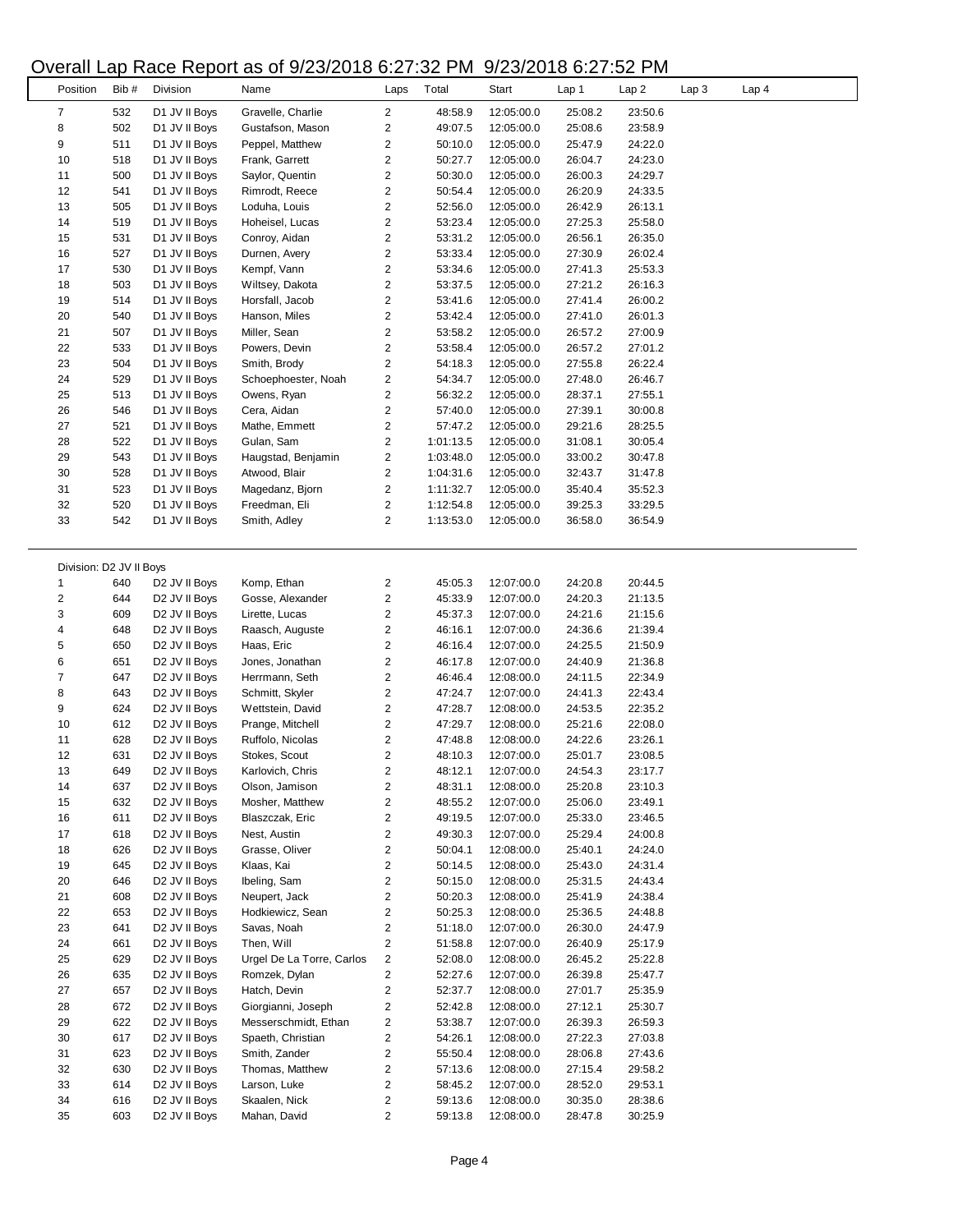# Overall Lap Race Report as of 9/23/2018 6:27:32 PM 9/23/2018 6:27:52 PM

|                         |      |                           | $O$ verall Lap Trace Treport as OF 3/20/20 TO 0.27.02 T MT |                         |           | 3123100021321 |         |                  |                  |       |  |
|-------------------------|------|---------------------------|------------------------------------------------------------|-------------------------|-----------|---------------|---------|------------------|------------------|-------|--|
| Position                | Bib# | Division                  | Name                                                       | Laps                    | Total     | Start         | Lap 1   | Lap <sub>2</sub> | Lap <sub>3</sub> | Lap 4 |  |
|                         |      |                           |                                                            |                         |           |               |         |                  |                  |       |  |
| 36                      | 621  | D <sub>2</sub> JV II Boys | Weix, Braeden                                              | $\overline{2}$          | 1:03:00.1 | 12:08:00.0    | 31:32.0 | 31:28.1          |                  |       |  |
| 37                      | 668  | D <sub>2</sub> JV II Boys | Schultz, Tanner                                            | 2                       | 1:03:01.0 | 12:08:00.0    | 32:08.1 | 30:52.8          |                  |       |  |
| 38                      | 613  | D <sub>2</sub> JV II Boys | Monday, Nathan                                             | 2                       | 1:06:41.9 | 12:08:00.0    | 34:37.0 | 32:04.9          |                  |       |  |
| 39                      | 652  | D <sub>2</sub> JV II Boys | Settersten, Samuel                                         | 2                       | 1:08:44.0 | 12:07:00.0    | 34:49.7 | 33:54.3          |                  |       |  |
| 40                      | 662  | D <sub>2</sub> JV II Boys | Snyder, Frank                                              | 2                       | 1:09:15.8 | 12:08:00.0    | 35:59.5 | 33:16.2          |                  |       |  |
| 41                      | 665  | D2 JV II Boys             | Wilkerson, Jaydyn                                          | 2                       | 1:14:15.5 | 12:07:00.0    | 38:10.6 | 36:04.9          |                  |       |  |
| 42                      | 663  | D2 JV II Boys             | Wick, Elijah Noah                                          | 2                       | 1:25:21.7 | 12:08:00.0    | 43:47.7 | 41:33.9          |                  |       |  |
| 43                      | 639  | D2 JV II Boys             | Heinemann, Jonathon                                        | 1                       | 24:19.9   | 12:07:00.0    | 24:19.9 |                  |                  |       |  |
| 44                      | 673  | D <sub>2</sub> JV II Boys | Almeyda, Norval                                            | 1                       | 43:09.8   | 12:08:00.0    | 43:09.8 |                  |                  |       |  |
|                         |      |                           |                                                            |                         |           |               |         |                  |                  |       |  |
|                         |      |                           |                                                            |                         |           |               |         |                  |                  |       |  |
| Division: D1 Frosh Boys |      |                           |                                                            |                         |           |               |         |                  |                  |       |  |
| $\mathbf{1}$            | 844  | D1 Frosh Boys             | Bucciarelli, Nicholas                                      | 2                       | 47:15.4   | 12:10:00.0    | 24:18.3 | 22:57.1          |                  |       |  |
| $\overline{2}$          | 835  | D1 Frosh Boys             | Sizer, Thomas                                              | 2                       | 47:18.3   | 12:10:00.0    | 24:22.6 | 22:55.6          |                  |       |  |
| 3                       | 840  |                           | Davies, Raife                                              | 2                       | 47:43.3   |               |         |                  |                  |       |  |
|                         |      | D1 Frosh Boys             |                                                            |                         |           | 12:10:00.0    | 24:31.6 | 23:11.7          |                  |       |  |
| 4                       | 848  | D1 Frosh Boys             | Kotz, Ellison                                              | 2                       | 48:23.5   | 12:10:00.0    | 24:45.0 | 23:38.5          |                  |       |  |
| 5                       | 818  | D1 Frosh Boys             | Burdeen, Max                                               | 2                       | 48:32.1   | 12:10:00.0    | 24:53.0 | 23:39.1          |                  |       |  |
| 6                       | 845  | D1 Frosh Boys             | Johnson, Isaac                                             | 2                       | 48:51.7   | 12:10:00.0    | 24:59.8 | 23:51.8          |                  |       |  |
| $\boldsymbol{7}$        | 811  | D1 Frosh Boys             | Perry, Conner                                              | $\overline{\mathbf{c}}$ | 48:53.1   | 12:10:00.0    | 25:06.0 | 23:47.0          |                  |       |  |
| 8                       | 834  | D1 Frosh Boys             | Shanks, Jake                                               | 2                       | 50:03.3   | 12:10:00.0    | 25:04.2 | 24:59.0          |                  |       |  |
| 9                       | 827  | D1 Frosh Boys             | Griswold, Kyle                                             | 2                       | 50:41.6   | 12:10:00.0    | 26:18.9 | 24:22.6          |                  |       |  |
| 10                      | 817  | D1 Frosh Boys             | Yuroff, Charlie                                            | $\overline{\mathbf{c}}$ | 50:51.1   | 12:10:00.0    | 26:24.3 | 24:26.7          |                  |       |  |
| 11                      | 812  | D1 Frosh Boys             | Maes, Dylan                                                | $\overline{c}$          | 53:19.4   | 12:10:00.0    | 28:00.0 | 25:19.3          |                  |       |  |
| 12                      | 821  | D1 Frosh Boys             | Esterle, Stephen                                           | 2                       | 54:38.7   | 12:10:00.0    | 28:31.7 | 26:07.0          |                  |       |  |
| 13                      | 846  | D1 Frosh Boys             | Gormley, Isaac                                             | 2                       | 54:44.2   | 12:10:00.0    | 28:21.1 | 26:23.1          |                  |       |  |
| 14                      | 813  | D1 Frosh Boys             | Dolan, Tom                                                 | $\overline{\mathbf{c}}$ | 54:47.0   | 12:10:00.0    | 28:36.1 | 26:10.8          |                  |       |  |
| 15                      | 842  | D1 Frosh Boys             | Ellison, Otto                                              | 2                       | 54:58.8   | 12:10:00.0    | 28:36.8 | 26:22.0          |                  |       |  |
|                         |      |                           |                                                            |                         |           |               |         |                  |                  |       |  |
| 16                      | 839  | D1 Frosh Boys             | Iggulden, Kenneth                                          | 2                       | 55:12.4   | 12:10:00.0    | 28:08.2 | 27:04.1          |                  |       |  |
| 17                      | 826  | D1 Frosh Boys             | Eitel, Rana                                                | 2                       | 56:33.0   | 12:10:00.0    | 28:54.0 | 27:39.0          |                  |       |  |
| 18                      | 847  | D1 Frosh Boys             | Bub, Cameron                                               | 2                       | 57:28.1   | 12:10:00.0    | 29:26.4 | 28:01.7          |                  |       |  |
| 19                      | 843  | D1 Frosh Boys             | Neinast, Kason                                             | 2                       | 58:24.6   | 12:10:00.0    | 29:17.1 | 29:07.4          |                  |       |  |
| 20                      | 841  | D1 Frosh Boys             | Kern, Preston                                              | 2                       | 58:25.8   | 12:10:00.0    | 30:04.7 | 28:21.1          |                  |       |  |
| 21                      | 800  | D1 Frosh Boys             | Klein, Weston                                              | $\overline{\mathbf{c}}$ | 1:01:23.1 | 12:10:00.0    | 31:16.1 | 30:07.0          |                  |       |  |
| 22                      | 830  | D1 Frosh Boys             | Berry, Stanley                                             | 2                       | 1:01:55.2 | 12:10:00.0    | 32:19.7 | 29:35.4          |                  |       |  |
| 23                      | 823  | D1 Frosh Boys             | Haugstad, Jonathan                                         | 2                       | 1:03:40.6 | 12:10:00.0    | 32:06.4 | 31:34.1          |                  |       |  |
| 24                      | 803  | D1 Frosh Boys             | Leahy, Ryan                                                | 2                       | 1:04:12.4 | 12:10:00.0    | 31:57.9 | 32:14.5          |                  |       |  |
| 25                      | 833  | D1 Frosh Boys             | Gorectke, David                                            | 2                       | 1:08:38.5 | 12:10:00.0    | 35:34.8 | 33:03.7          |                  |       |  |
| 26                      | 808  | D1 Frosh Boys             | Siefert, Kyle                                              | 2                       | 1:08:39.4 | 12:10:00.0    | 34:36.7 | 34:02.7          |                  |       |  |
| 27                      | 828  | D1 Frosh Boys             | Prosen-Oldani, Leo                                         | 2                       | 1:09:07.4 | 12:10:00.0    | 35:23.4 | 33:43.9          |                  |       |  |
|                         |      |                           |                                                            |                         |           |               |         |                  |                  |       |  |
| 28                      | 805  | D1 Frosh Boys             | Saldin, Pramana                                            | 2                       | 1:14:15.5 | 12:10:00.0    | 38:21.5 | 35:53.9          |                  |       |  |
|                         |      |                           |                                                            |                         |           |               |         |                  |                  |       |  |
|                         |      |                           |                                                            |                         |           |               |         |                  |                  |       |  |
| Division: D2 Frosh Boys |      |                           |                                                            |                         |           |               |         |                  |                  |       |  |
| $\mathbf{1}$            | 944  | D <sub>2</sub> Frosh Boys | Craig, Jakob                                               | 2                       | 44:10.0   | 12:12:00.0    | 22:57.5 | 21:12.4          |                  |       |  |
| $\overline{\mathbf{c}}$ | 947  | D <sub>2</sub> Frosh Boys | Osborne, Nathaniel                                         | $\overline{\mathbf{c}}$ | 45:42.3   | 12:12:00.0    | 24:21.2 | 21:21.1          |                  |       |  |
| 3                       | 941  | D <sub>2</sub> Frosh Boys | Smith, Therin                                              | 2                       | 46:07.2   | 12:12:00.0    | 24:29.0 | 21:38.2          |                  |       |  |
| 4                       | 934  | D <sub>2</sub> Frosh Boys | Marks, Drake                                               | $\overline{\mathbf{c}}$ | 46:14.1   | 12:12:00.0    | 24:20.3 | 21:53.8          |                  |       |  |
| 5                       | 949  | D2 Frosh Boys             | Carlson, Kade                                              | 2                       | 46:22.6   | 12:12:00.0    | 24:21.1 | 22:01.4          |                  |       |  |
| 6                       | 937  | D <sub>2</sub> Frosh Boys | Hankes, Jackson                                            | 2                       | 47:13.6   | 12:12:00.0    | 24:05.1 | 23:08.4          |                  |       |  |
| $\overline{7}$          | 943  | D2 Frosh Boys             | Wrightsman, Riley                                          | 2                       | 47:22.7   | 12:12:00.0    | 24:26.3 | 22:56.3          |                  |       |  |
| 8                       | 950  | D <sub>2</sub> Frosh Boys | Martin, Alex                                               | 2                       | 47:22.7   | 12:13:00.0    | 24:47.0 | 22:35.7          |                  |       |  |
| 9                       | 948  | D2 Frosh Boys             | Wateski, Gavin                                             | 2                       | 48:42.4   | 12:12:00.0    | 25:15.0 | 23:27.4          |                  |       |  |
| 10                      | 939  | D2 Frosh Boys             | Gerlach, Jura                                              | 2                       | 49:25.6   | 12:12:00.0    | 25:55.4 | 23:30.2          |                  |       |  |
|                         |      |                           |                                                            |                         |           |               |         |                  |                  |       |  |
| 11                      | 970  | D <sub>2</sub> Frosh Boys | Buchanan, Connor                                           | $\overline{\mathbf{c}}$ | 49:40.3   | 12:12:00.0    | 25:51.3 | 23:48.9          |                  |       |  |
| 12                      | 945  | D <sub>2</sub> Frosh Boys | Spangenberg, Michael                                       | 2                       | 51:04.7   | 12:13:00.0    | 26:28.6 | 24:36.1          |                  |       |  |
| 13                      | 930  | D <sub>2</sub> Frosh Boys | Buske, Owen                                                | 2                       | 51:07.6   | 12:13:00.0    | 27:07.0 | 24:00.5          |                  |       |  |
| 14                      | 903  | D2 Frosh Boys             | Garner, Caleb                                              | $\overline{\mathbf{c}}$ | 51:08.4   | 12:13:00.0    | 26:20.0 | 24:48.3          |                  |       |  |
| 15                      | 946  | D <sub>2</sub> Frosh Boys | Bussey, Sawyer                                             | 2                       | 51:41.1   | 12:13:00.0    | 26:26.7 | 25:14.4          |                  |       |  |
| 16                      | 951  | D <sub>2</sub> Frosh Boys | Paupore, Ryan                                              | $\overline{\mathbf{c}}$ | 51:48.5   | 12:13:00.0    | 27:17.0 | 24:31.5          |                  |       |  |
| 17                      | 918  | D <sub>2</sub> Frosh Boys | Faust, Parker                                              | 2                       | 51:59.8   | 12:13:00.0    | 27:40.4 | 24:19.4          |                  |       |  |
| 18                      | 932  | D <sub>2</sub> Frosh Boys | Breit, Thomas                                              | 2                       | 52:06.1   | 12:12:00.0    | 26:54.9 | 25:11.1          |                  |       |  |
| 19                      | 942  | D <sub>2</sub> Frosh Boys | Jarman, Nicholas                                           | 2                       | 52:07.1   | 12:12:00.0    | 26:55.7 | 25:11.3          |                  |       |  |
| 20                      | 908  | D <sub>2</sub> Frosh Boys | Wagner, Anthony                                            | 2                       | 52:23.4   | 12:13:00.0    | 27:07.5 | 25:15.9          |                  |       |  |
| 21                      | 936  | D <sub>2</sub> Frosh Boys | Strohl, Sam                                                | 2                       | 53:00.4   | 12:12:00.0    | 27:21.3 | 25:39.1          |                  |       |  |
| 22                      | 926  |                           |                                                            | 2                       |           |               |         |                  |                  |       |  |
|                         |      | D2 Frosh Boys             | Zempel, Elijah                                             |                         | 53:46.2   | 12:12:00.0    | 27:46.2 | 25:59.9          |                  |       |  |